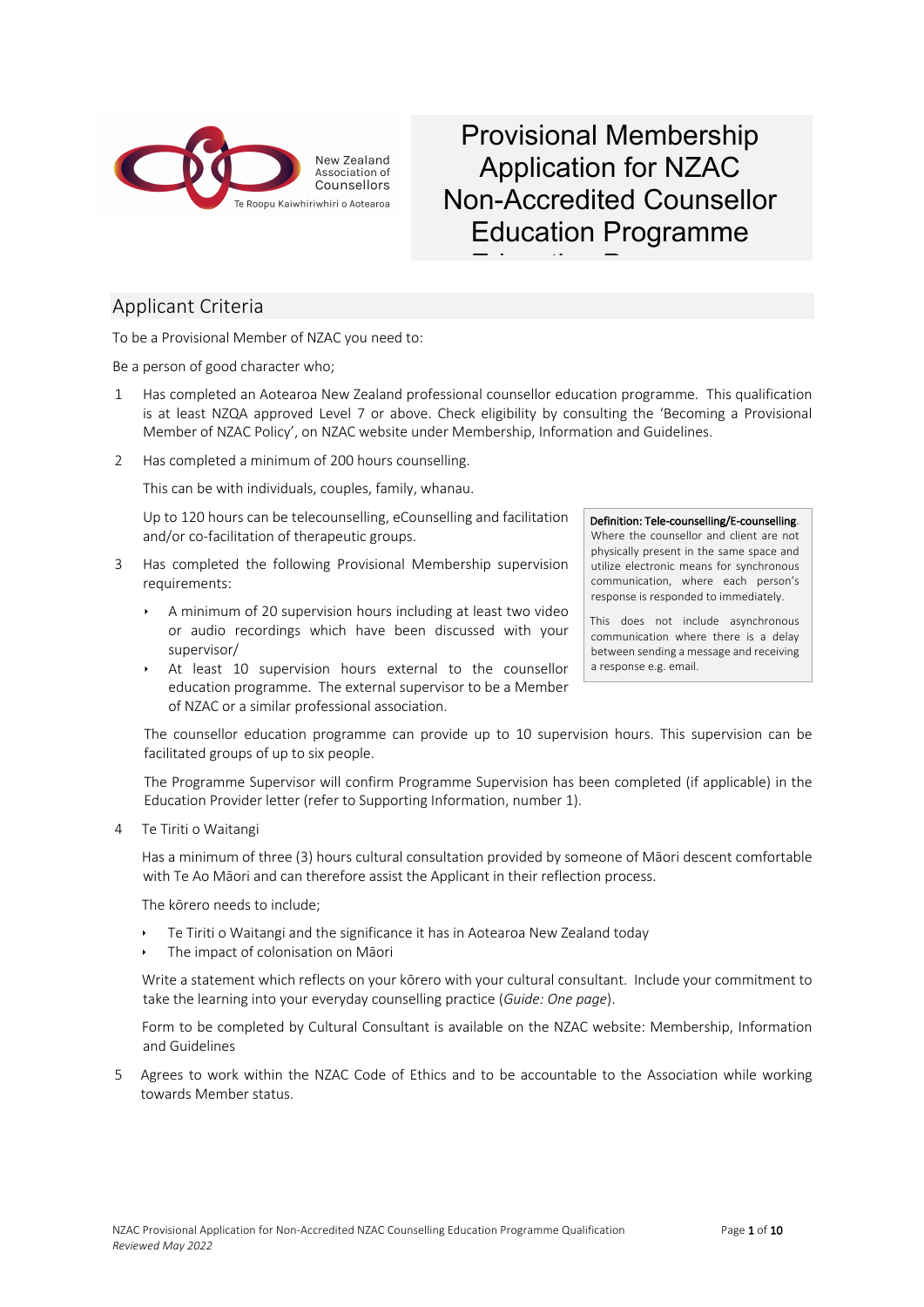## Key Dates

Applications for Provisional Membership are accepted at any time of the year.

Please note however, applications are assessed at regular intervals. This means it can take up to three months from the time all materials are received at National Office for the application to be assessed.

#### Fees

Assessment fee \$103.50 (incl GST)

(non-refundable if application unsuccessful)

An invoice will be emailed to you when your application has been received by National Office.

Fees will be reviewed 1 April 2022 and may increase after this date.

### General Information

- 1 If the application is completed on paper, scan and email to membership@nzac.org.nz
- 2 Your Supervisor needs to read your application and discuss it with you.
- 3 Do not send in your counselling log as your Supervisor report confirms they have seen it.
- 4 Ask your Supervisor to verify the original copies of qualifications and certificates. Do not send any original copies of qualifications or certificates.
- 5 If you have had any complaint/s about your practice, full disclosure is required when you present your application. This will be discussed by the Membership Committee before any assessment can take place.
- 6 All decisions made are subject to a satisfactory Police Vetting Report.
- 7 If you have any criminal conviction/s full disclosure is required when you present your application. This will be discussed by the Membership Committee before assessment can take place.
- 8 Where Criminal Conviction/s raises concerns in relation to the Good Character Policy for membership an applicant will be required to attend a Special Panel before the application can proceed. This will be at your own cost.
- 9 If your application meets all requirements the Membership Committee will recommend to the National Executive that Provisional Membership be granted.
- 10 The steps for upgrade to Member begin once you are a Provisional Member.
- 11 The information gathered in this application pack will be used for the purposes of assessing your suitably to be a NZAC Provisional Member.

The information will be kept on file until you become a Member, or you resign.

Personal contact details will be used to send you newsletters, updates etc from the National Office or from delegated representatives of NZAC e.g. Branch Secretaries.

- 12 Keep a copy of your application.
- 13 If assistance required please contact the Membership Manager: membership@nzac.org.nz or refer to the information under http://www.nzac.org.nz/membership.cfm

After submitting your application email membership@nzac.org.nz to notify NZAC your application is ready for assessment.

#### Please note:

NZAC Provisional Membership may be held for five years from date of confirmation. If a Provisional Member has not upgraded to Member at the end of five years, their Provisional Membership will cease unless an extension has been approved. For the duration of Provisional Membership, you are required to have an NZAC Registered Supervisor who has been a Member for a minimum of 5 years.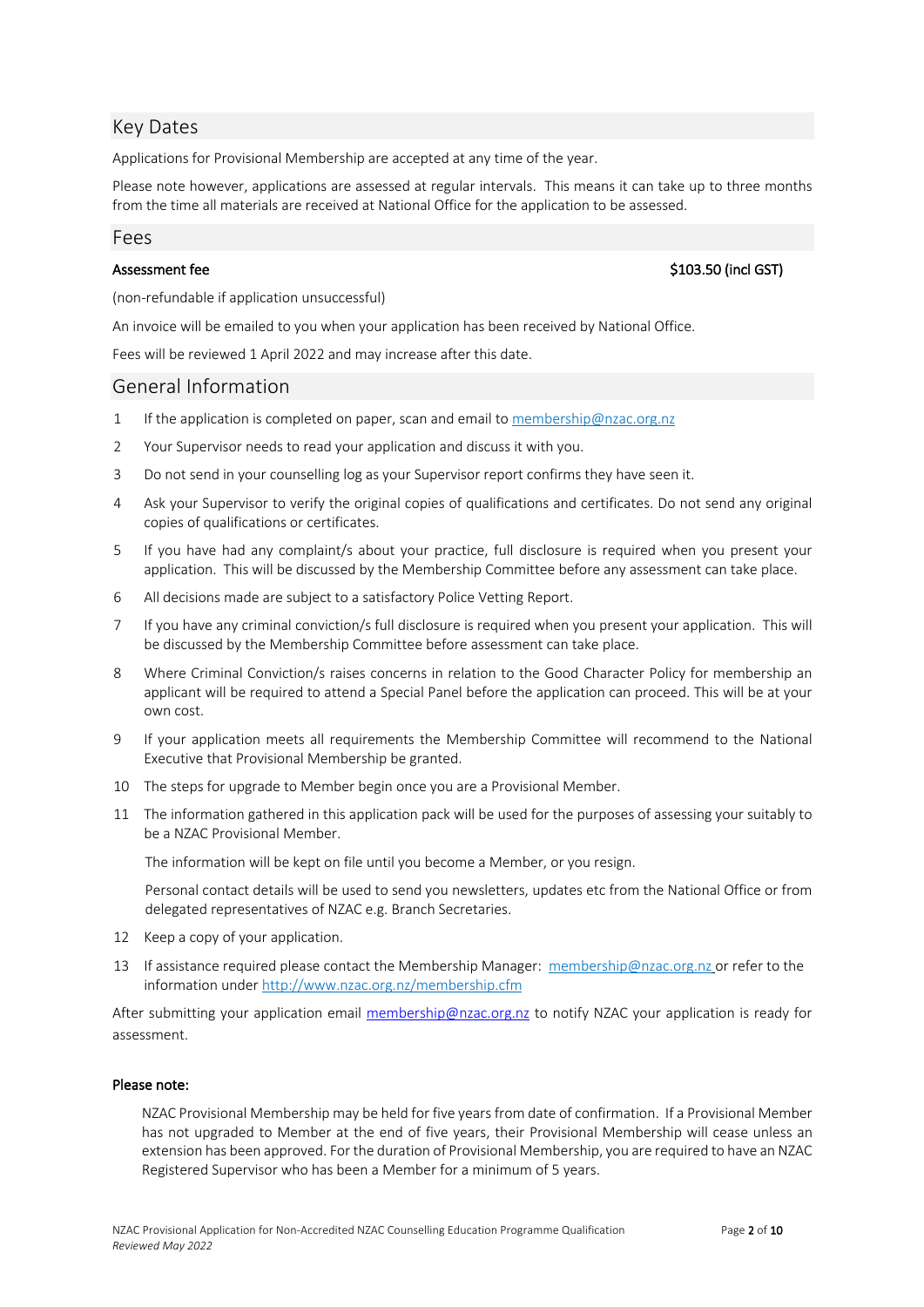

| Date received       |  |
|---------------------|--|
| (Official use only) |  |

# Section 1

Provisional Membership Application for NZAC Non-Accredited Counsellor Education Programme

| <b>First Names</b>       |  |
|--------------------------|--|
| Family Name              |  |
| Your preferred name      |  |
| Date of Birth            |  |
| NZ Citizenship status    |  |
| Ethnicity                |  |
| Iwi/Hapu (if applicable) |  |
| Postal Address           |  |
|                          |  |
|                          |  |
| Town / City              |  |
| Post Code                |  |
| Home Phone Number        |  |
| Work Phone Number        |  |
| Mobile Number            |  |
| E-Mail Address           |  |
| Website (if applicable)  |  |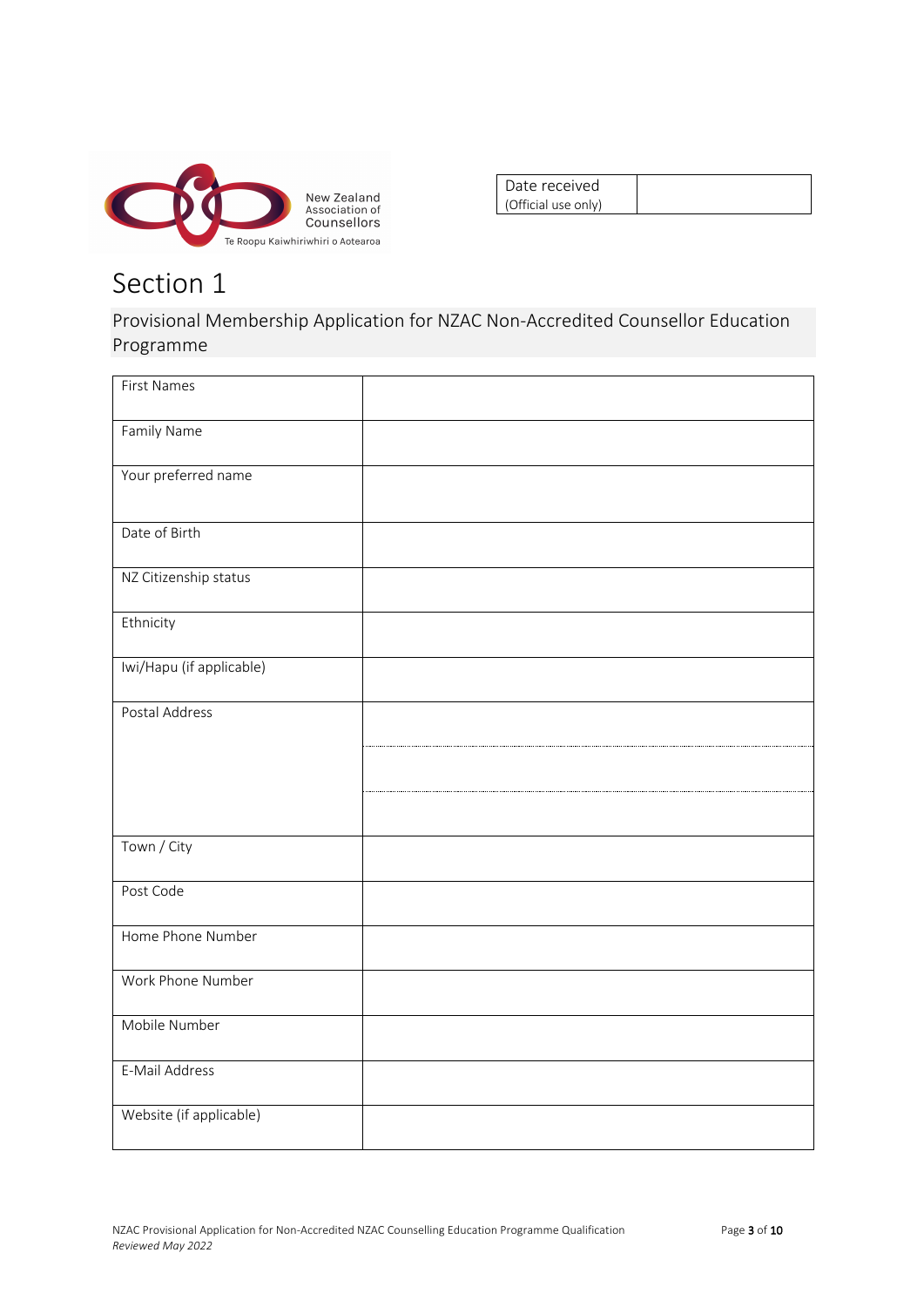#### Counselling Education Provider

| <b>Counsellor Education Provider</b> |  |
|--------------------------------------|--|
| NZQA Level of Programme completed    |  |
| Date programme completed             |  |
| Title of Programme                   |  |

#### Supervision

| Name of Supervisor/s                     |  |
|------------------------------------------|--|
| Programme Supervisor                     |  |
| <b>External Supervisor</b>               |  |
| Professional Association of Supervisor/s |  |
| Programme Supervisor                     |  |
| <b>External Supervisor</b>               |  |
| Beginning and end dates of supervision   |  |
| With Programme Supervisor                |  |
| With External Supervisor                 |  |

#### Placement/Counselling and Supervision Information

### Face-to-face counselling practice hours and the set of the set of *Please provide exact numbers of hours*)

Counselling hours completed during programme

Counselling hours since completing programme

Facilitation and/or co-facilitation of therapeutic group hours

#### Supervision Sessions

Number of internal supervision sessions attended during programme

Number of external supervision sessions attended during and since completing programme

#### Placement Details

Last Placement (name and dates)

Main Employer now (if applicable)





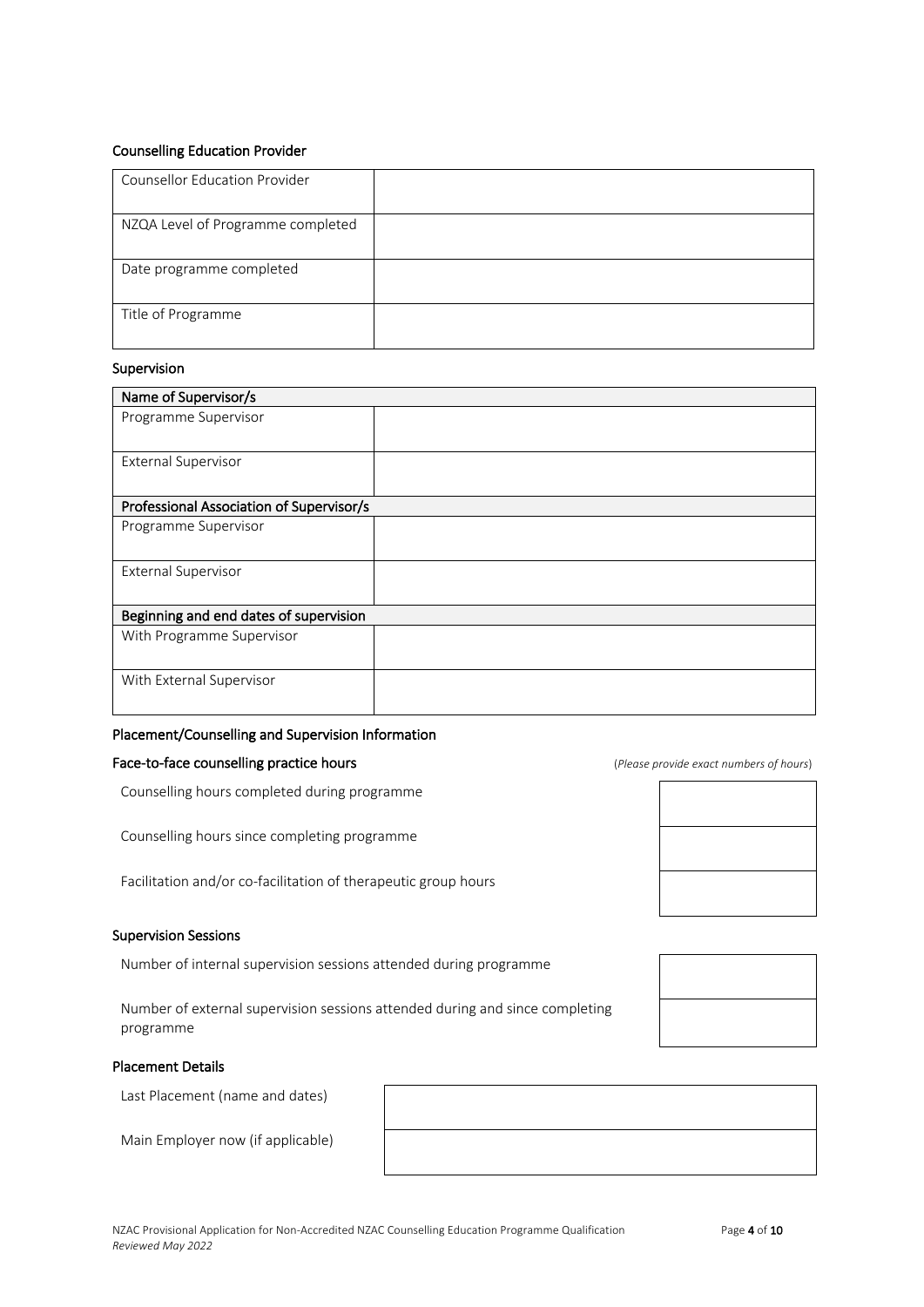# Supporting Information Checklist

- ☐ Letter from your Education Provider to confirm you have met the programme requirements for Provisional Membership, including programme supervision requirements if applicable.
- ☐ Letter from someone of Māori descent comfortable with Te Ao Māori to confirm you have satisfactorily completed the minimum of three sessions.
- ☐ Written reflection on your kōrero with your cultural consultant.
- ☐ Letter of support from your current employer, if applicable, and last placement outlining any counselling related work you have undertaken. Also, to state that you were not, or currently are not, subject to any concern/complaint about your practice.
- ☐ Letter from any other professional association you may belong to confirming your status, length of membership and you were not or currently are not subject to any concern or complaint about your practice.
- ☐ Enclosed copies of personal disclosure statements or other advertising material such as business cards if applicable.
- ☐ For non-NZ Citizens, evidence of either New Zealand Residency or a valid New Zealand Work Visa.

As a Provisional Member, you need to work in New Zealand to complete the requirements for upgrade to Member.

- ☐ Details of any group related counselling work counted in total hours of practice, including;
	- a. Name of the group
	- b. Role you had within the group
	- c. Outline the therapeutic nature of the group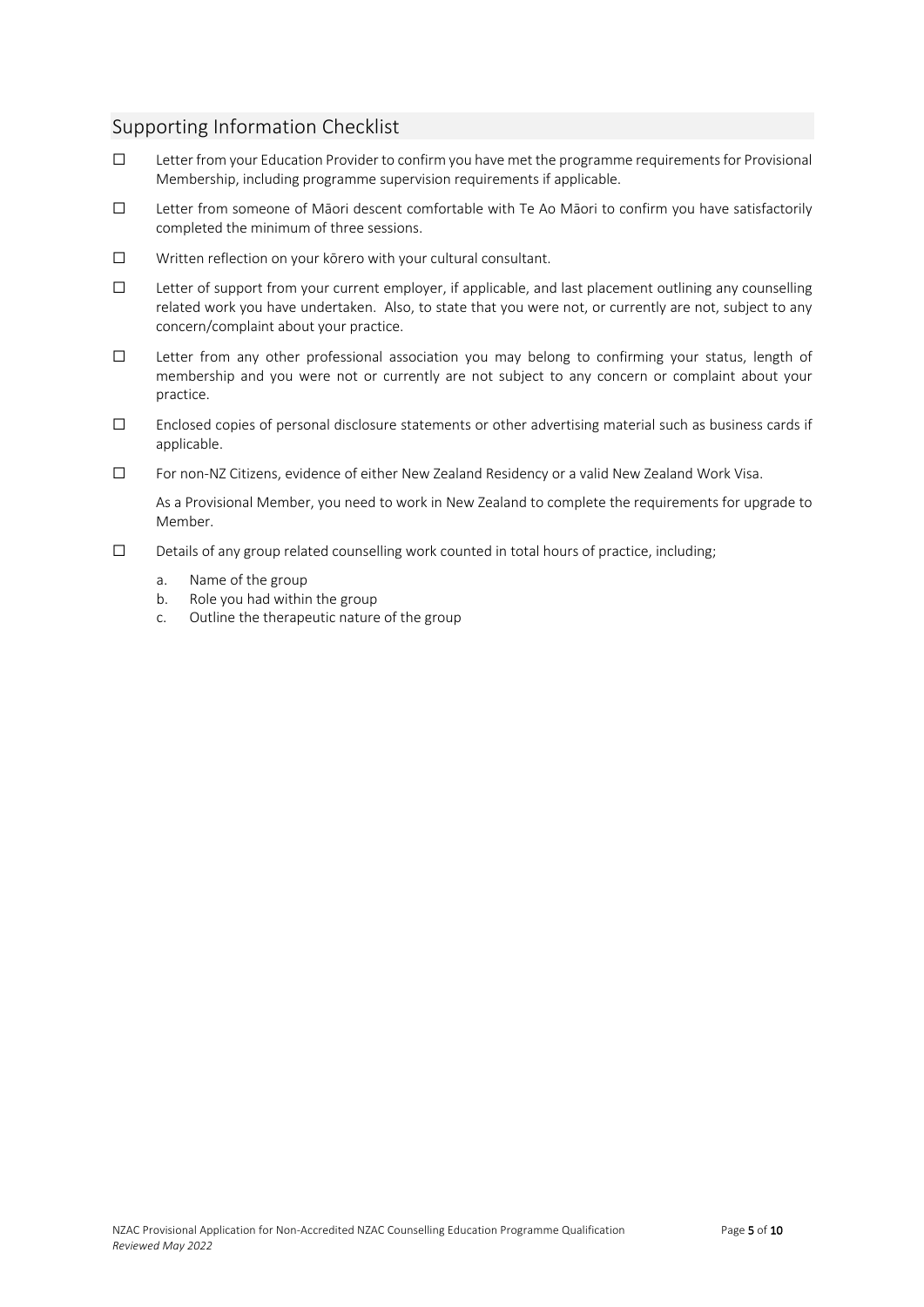# Section 2

Please circle responses as applicable.

# Criminal Conviction or Charges Declaration

Do you have any criminal convictions, or are you under investigation, or have any charges pending in New Zealand or in any other country, other than minor traffic infringements? Yes No

If "Yes" attach a detailed statement of explanation.

NOTE: All applicants with previous convictions may be required to interview with a Special Panel in accordance with the NZAC's Good Character Policy before any decision about membership can be made. This will be at your own cost.

### Professional Conduct Declaration

- 1 Are you or have you ever been the subject of formal professional disciplinary proceedings that have been upheld in New Zealand or another country?
- 2 Are you or have you ever been the subject of a complaint that was upheld to the NZ Health and Disability Commissioner, or an equivalent officer in another country? Yes No
- 3 Have you ever applied, withdrawn or been declined for registration as a health practitioner? Yes No
- 4 Are you currently a member of any other professional association representing External variance of any other professional association representing ves No<br>counselling, psychotherapy, health or social services field?

Name of professional association:

You are required to supply a letter from this association to say that you were/are not subject to any concern(s) / complaint(s) about your practice.

5 Have you previously been a member of any other professional association representing riave you previously been a member of any other professional association representing Yes No

Name of professional association:

You are required to supply a letter from this association to say that you were/are not subject to any concern(s) / complaint(s) about your practice.

If you have answered "Yes" to any of the questions above, attach a detailed statement outlining the issues and any sanctions.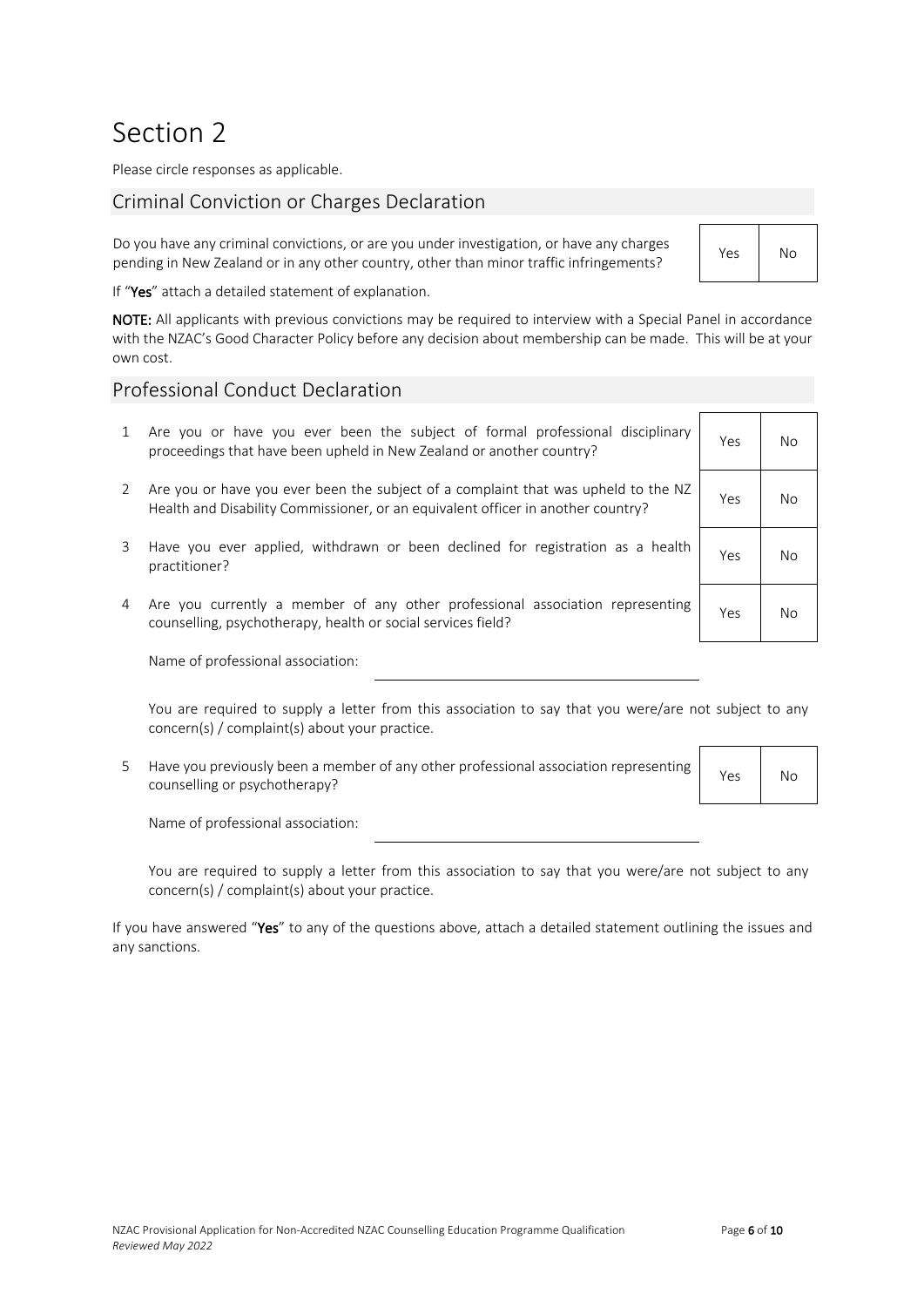# Applicant Declaration

| I declare that the information provided in this application is true and correct and I will uphold the NZAC Code<br>of Ethics. I authorise NZAC to contact any person or organisation named in this application about any matter<br>relevant to my application. |
|----------------------------------------------------------------------------------------------------------------------------------------------------------------------------------------------------------------------------------------------------------------|
| I also confirm that I have fully discussed in supervision:                                                                                                                                                                                                     |
| Any previous criminal convictions, or any charges pending that I have, other than minor traffic<br>a.<br>infringements.                                                                                                                                        |
| Any complaint/s or concern/s raised by any other professional associations.<br>b.                                                                                                                                                                              |
| Any complaint/s or concern/s raised in current or former employment.<br>C.                                                                                                                                                                                     |
|                                                                                                                                                                                                                                                                |
| Applicant's name:                                                                                                                                                                                                                                              |
|                                                                                                                                                                                                                                                                |
| Applicant's signature:                                                                                                                                                                                                                                         |
| Date:                                                                                                                                                                                                                                                          |

*If you do not disclose all information, or are dishonest in the information given, your application may be declined.*

## Police Vetting Request Form

https://www.police.govt.nz/sites/default/files/publications/pvs-vetting-request-and-consent-form.doc

#### POLICE VETTING REQUEST NOTES

The Approved Agency is NZAC.

The agency representative/delegate or identity referee can be:

a person of standing in the community - e.g. registered professional, religious or community leader, Police employee, person registered with the Approved Agency eg NZAC Registered Supervisor

- Be over 16yrs of age
- Not be related to a partner/spouse
- Not be a co-resident of the applicant

Section 1 Completed by the agency representative/delegate or identity referee. Sections 2 & 3 Applicant to complete and sign.

On completion of the 3 Sections upload the Vetting forms to the Application or scan and email to membership@nzac.org.nz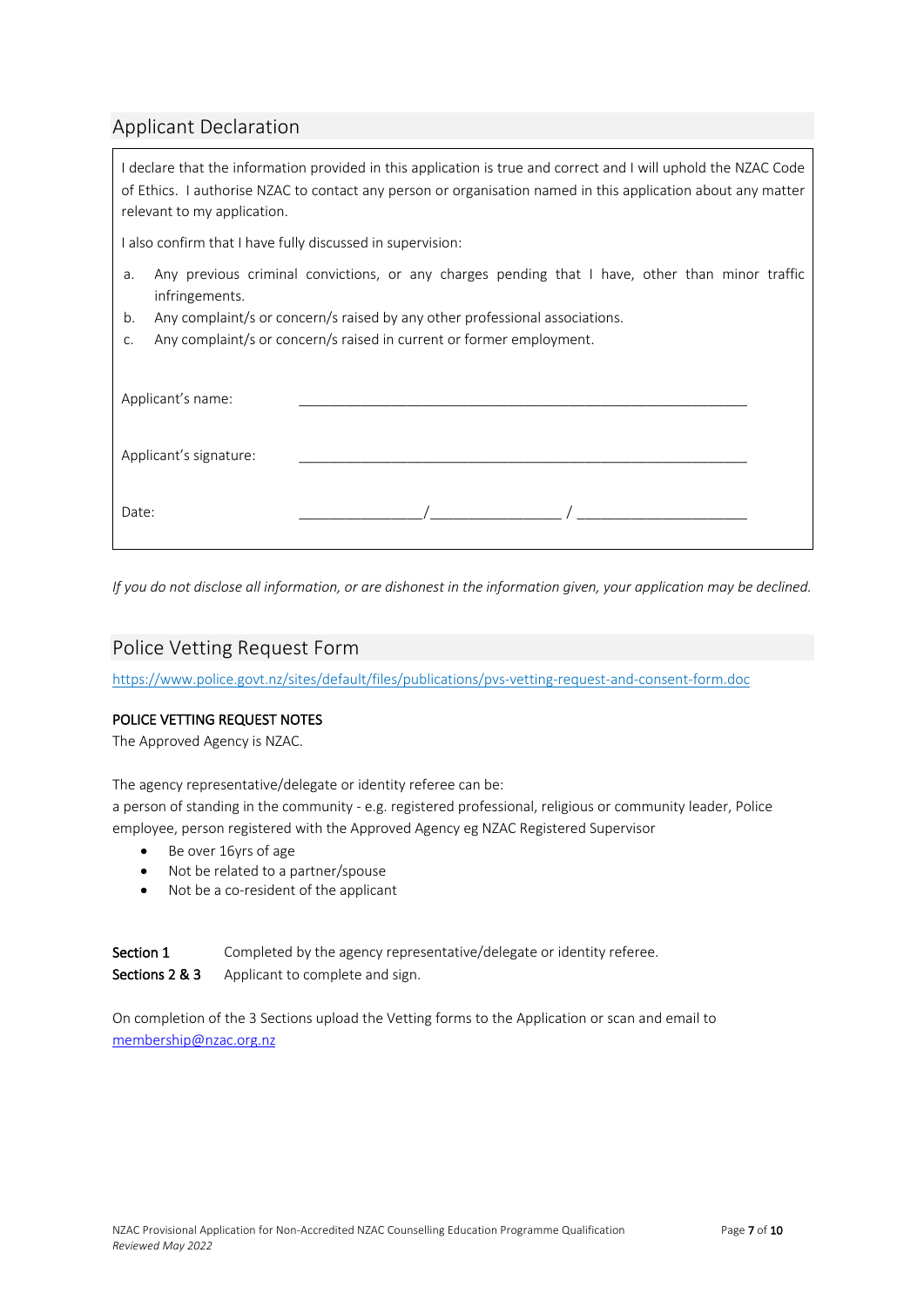# External Supervisor's Report

Complete Parts A & B in collaboration with the Applicant

The Supervisor must be a member of NZAC or similar professional association, who has been a Member for five years and who has been the Applicant's Supervisor for at least the past 12 months. 20 hours of supervision are required before application, 10 of which may have been provided by your education provider.

| Part A         |                                                                                              |             |     |    |
|----------------|----------------------------------------------------------------------------------------------|-------------|-----|----|
|                |                                                                                              |             |     |    |
|                | Name of Applicant:                                                                           |             |     |    |
|                | Name of Supervisor:                                                                          |             |     |    |
|                | Professional Association:                                                                    |             |     |    |
| $\mathbf 1$    | Frequency of supervision                                                                     |             |     |    |
| 2              | Start and end date of supervision contract                                                   | Start date: |     |    |
|                |                                                                                              | End date:   |     |    |
| 3              | Total number of hours of supervision undertaken to date                                      |             |     |    |
| 4              | Do you have administrative or statutory responsibility for the Applicant's work?             |             | Yes | No |
|                | If "yes" explain this relationship.                                                          |             |     |    |
|                |                                                                                              |             |     |    |
|                | In total, the Applicant needs to have completed a minimum of 200 hours counselling practice. |             |     |    |
| 5              | Total number of face to face counselling hours                                               |             |     |    |
| 6              | Total number of hours as a facilitator and/or co-facilitator of<br>therapeutic group/s       |             |     |    |
| $\overline{7}$ | Total number of telecounselling and e-counselling hours                                      |             |     |    |
| 8              | Counselling Log seen                                                                         |             | Yes | No |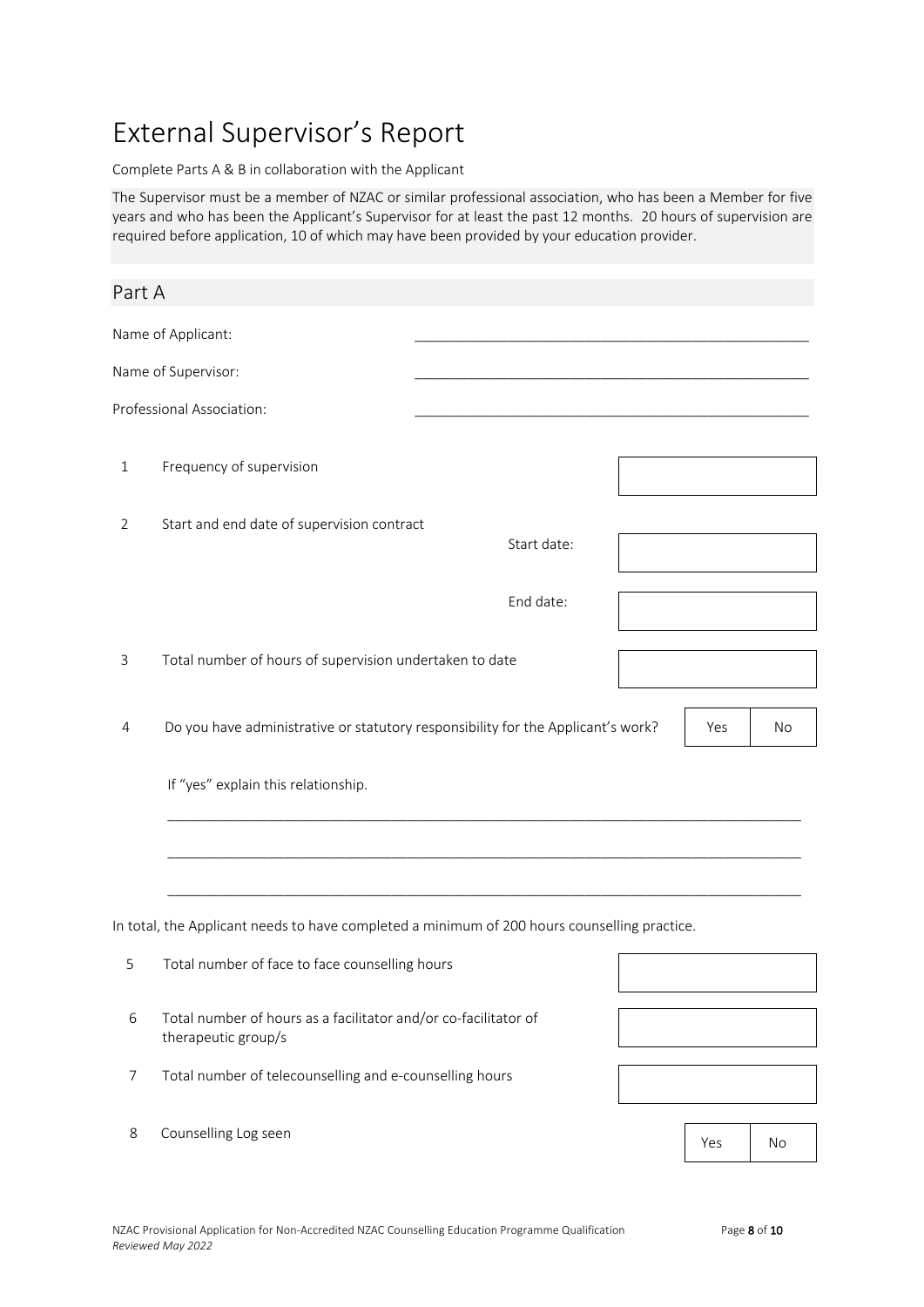9 The Supervisor is required to discuss with their Supervisee at least two recordings or observations of the Supervisee's work with clients.

Your experience of the Applicant's work has been from:

☐ Video☐ Audio ☐ Observing counselling session/s

10 To your knowledge has the Applicant ever been or is currently, the subject of a concern or complaint about unethical or unprofessional conduct?

If yes, please explain.

# Part B

Please respond in detail to the following;

- 1 The extent to which the Applicant demonstrates core counselling skills, e.g, the ability to establish and maintain a therapeutic counselling relationship with clients.
- 2 The Applicant's commitment to the ongoing process of self-reflection.
- 3 The Applicant's engagement with the supervision process.
- 4 Do you believe the Applicant understands the implications of the NZAC Code of Ethics? What evidence supports this belief?
- 5 Any further comments you wish to make.